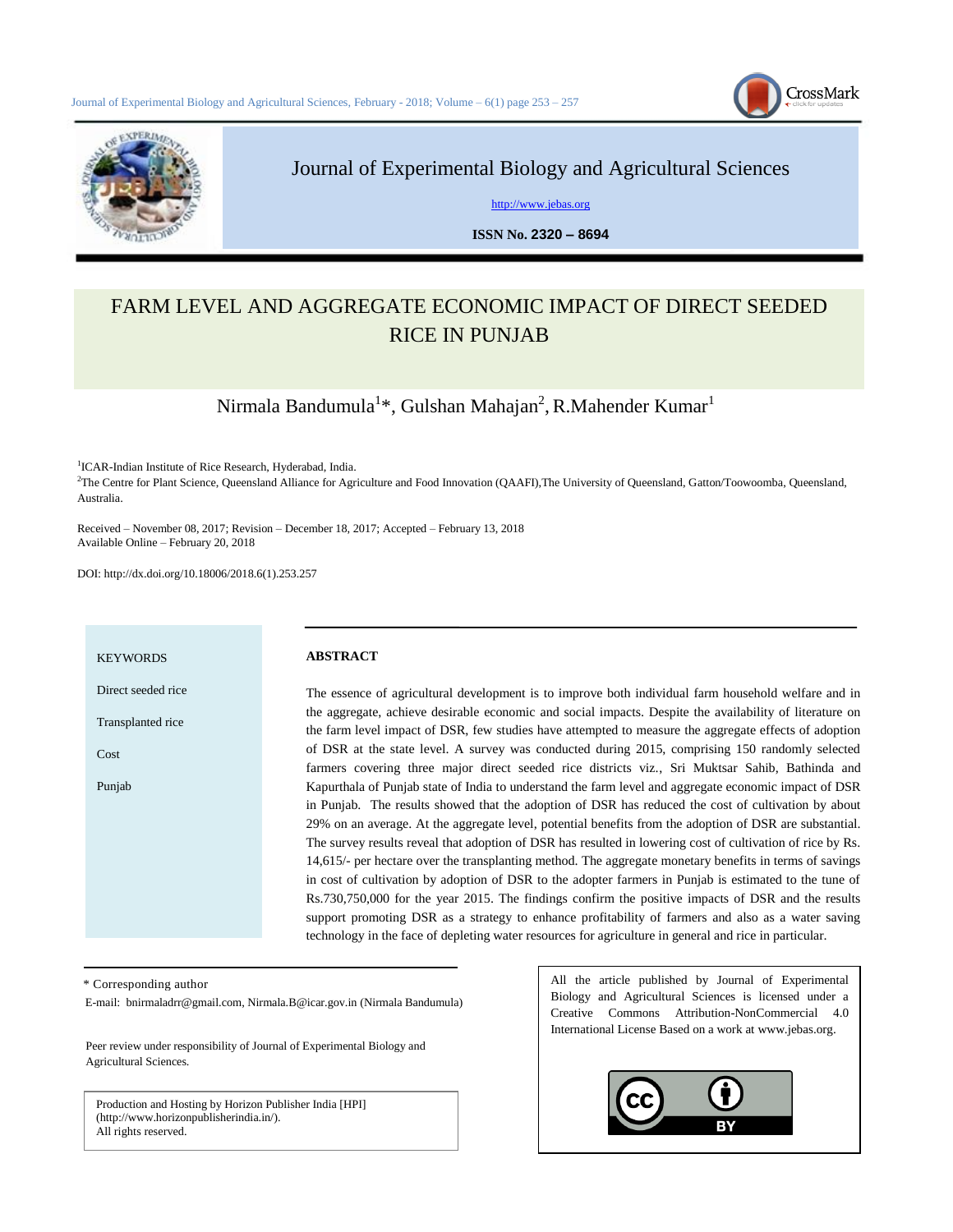# **1 Introduction**

Rice is one of the most important food crops of India. It occupies highest area among all the crops grown in the country. Rice production accounted for 44.5 percent of total cereal production and 41 percent of total food grain production in 2014-15 (State of Indian Agriculture, 2015-16). The area during 1951-52 was 30 m ha and it has reached to 43 million hectare in 2016-17. The rice production has registered an appreciable increase from 21 MT in 1950-51 to over 100 MT, which is nearly 5 times over the production in 1950s. The production has set the highest record of 109 million tonnes in 2016-17  $(2<sup>nd</sup>$  advance estimates, Government of India, 2017).

Water scarcity is becoming a major concern for the productivity and sustainability of the rice cultivation. Transplanting is the most adopted method of rice establishment in India. The transplanted puddled rice (TPR), leads to higher losses of water through puddling, surface evaporation and percolation (Farooq et al., 2011).

The traditional transplanting method of rice cultivation involving puddling of the soil, adversely affects the soil structure by disturbing the soil aggregates, reducing the soil permeability and creating hardpans at shallow depths (Sharma et al., 2003), all of which have adverse affect on the following crop (Tripathi et al., 2005). The water and labour scarcity is driving the farmers to shift from traditional transplanting method to Direct Seeded Rice (DSR). In Asia, due to depleting water resources and scarcity of labour, adoption of DSR is gaining momentum (Rakesh et al., 2017).

In Direct Seeded Rice (DSR), seeds are sown before or immediately after pre-monsoon rain (Kakumanu et al., 2011). Transplanting method of rice cultivation involves three basic operations, namely, puddling (a process where soil is compacted to reduce water seepage), transplanting and maintaining standing water (Joshi et al., 2013). These three operations can be avoided with the adoption of DSR. Direct seeding is of two types (1) Wet-DSR, in which, on puddled soil, sprouted rice seeds are broadcast or sown in lines, and (2) Dry-DSR, in which, after dry tillage or zero tillage, dry rice seeds are drilled or broadcast on unpuddled soil.

In India, Punjab State has been playing a leading role in the agricultural transformation of the country (Mahajan et al., 2015). A sustainable production of rice in Punjab is crucial for the food security of India. Currently, out of 20 million tube wells in the country, almost 1.3 million are in Punjab, contributing to fastpaced groundwater extraction and its depletion (Satvir & Vatta, 2015). Due to the depleting ground water resources, the irrigation

Journal of Experimental Biology and Agriculture Science http://www.jebas.org

expenditure for rice crop has increased significantly in the last decade (Sidhu & Vatta, 2006). Though puddled transplanted rice is the most popular system but whether under the emerging scenario of acute shortages of water and labor, it would maintain sustainability in future is highly uncertain (Mahajan et al., 2011a; Mahajan et al., 2011b).

The essence of agricultural development is to improve both individual farm household welfare and in the aggregate, achieve desirable economic and social impacts (Menale et al., 2016). Despite the availability of literature on the farm level impact of DSR, few studies have attempted to measure the aggregate effects of adoption of DSR at the state level. An attempt has been made to measure both the farm level and aggregate economic impact of DSR in Punjab.

Punjab has 5.03 million hectare geographical area, out of which 4.23 million hectare is under cultivation. About 75% of its population depends directly on agriculture. Rice was grown on an area of 2.9 million hectare with a production of 17.6 million tons during the year 2014-15 (Department of Agriculture, Government of Punjab, 2017). The State of Punjab has been classified into five agro-climatic zones on the basis of homogeneity, rainfall pattern, distribution, soil texture, cropping pattern. These zones are Submountain undulating zone (I), Undulating plain zone (II), Central plain zone (III), Western plain zone (IV) and Western Zone (V).

DSR is popular in Central Plain (III) and Western (V) Zones of Punjab. The main reason for adoption of DSR in these zones was that the agroecology is favorable for the cultivation of DSR. In Zone III, the water table is very deep  $(>25 \text{ m})$ . This region, being an industrial centre of the state, has a shortage of labor and wages are high, which hinders the continued cultivation of Puddled Transplanted Rice (PTR). Therefore, DSR, which has proven benefits of reduced water and labour requirements and less risk of cracking of soil under limited water supply, in comparison with the PTR, is attracting farmers in this Zone. In Zone V, water scarcity is one of the reasons farmers are attracted toward DSR (Mahajan et al., 2013). Hence, Kapurthala distrtict of Central Plain Zone (III) and Sri Muktsar Sahib and Bathinda districts of Western (V) Zones of Punjab were selected for the study.

In the scenario of fast paced depletion of ground water in Punjab and intensive cultivation of rice involving high amount of water use which may result in adverse effects on water table, there is an urgent need to shift from traditional transplanting method of rice cultivation to DSR, as DSR tends to reduce water consumption, labour requirement and helps to maintain the soil structure. In this backdrop, the present paper, therefore, attempts to examine the farm level and aggregate economic impact of Direct Seeded Rice in Punjab.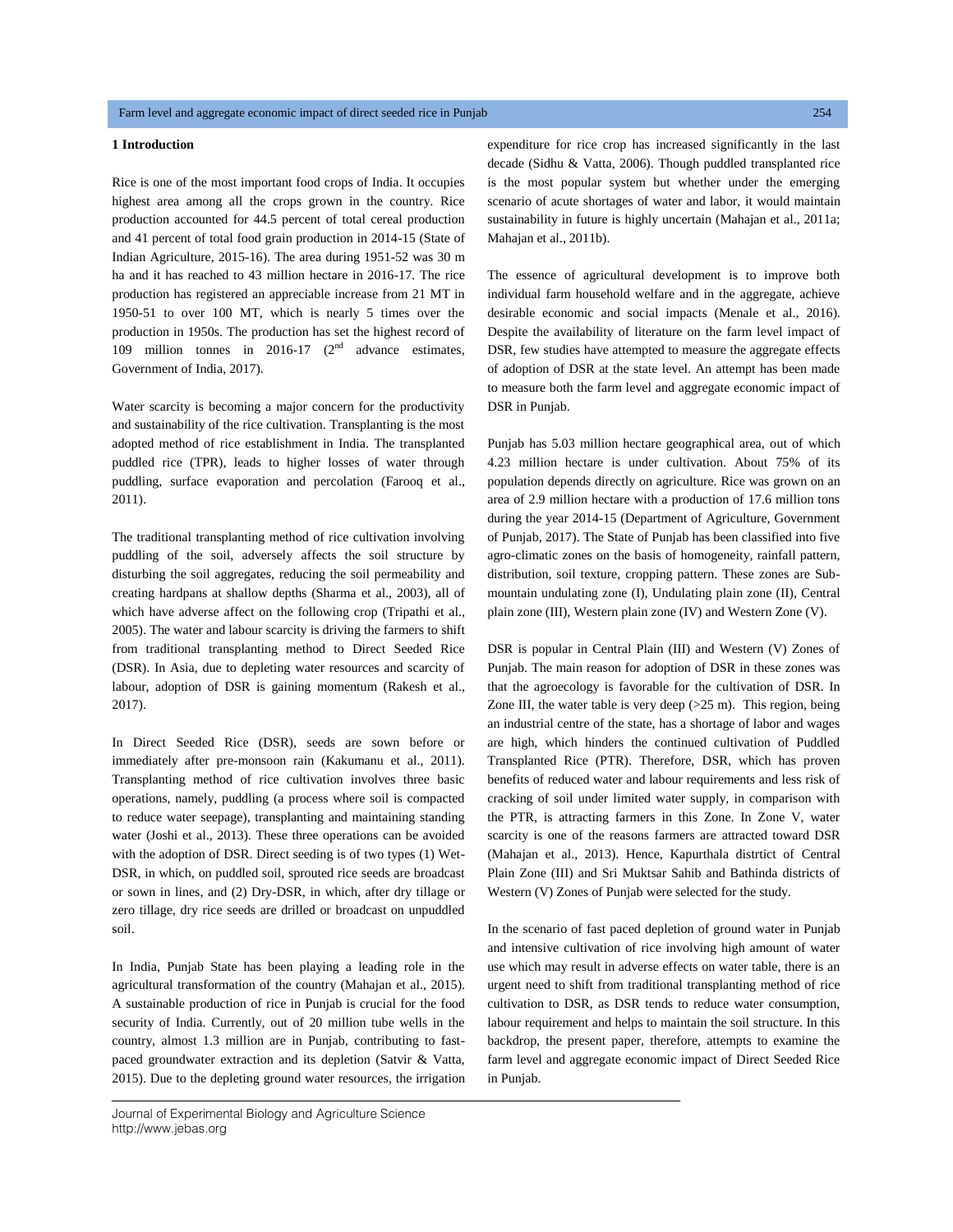# **2 Materials and Methods**

 150 rice farmers of three major Direct Seeded Rice districts viz., The data for this study are derived from focus group discussions and household survey conducted in 2015. The primary data were collected using pretested questionnaire. Data were collected from Sri Muktsar Sahib, Bathinda and Kapurthala of Punjab state. Of the 150 rice growers interviewed, 42 % were from Sri Muktsar Sahib district, 33 % were from Bathinda district and 25 % were from Kapurthala district. These districts were purposively selected for the study as DSR has been widely adopted there because of favourable agro-ecology for adoption of DSR. The total costs and returns in Direct seeded rice and transplanted rice were compared. Productivity, costs and income between DSR and transplanted rice cultivation were compared. The income of farmers per hectare was computed from the difference between revenue (yield  $\times$  price per kg) and paid-out costs (cash costs).

The total effect of adoption of Direct Seeded Rice (DSR) at state level for the state of Punjab in terms of monetary benefits to the adopter farmers was worked out by using Meredia"s Framework. The goal in performing an impact analysis of a technological innovation or intervention is to estimate the total effect of the new technology on some set of outcome variables, after some amount of diffusion has taken place (Maredia, 2009, Maredia & Raitzer, 2012). Meredia laid out the steps pursued by existing impact evaluations to estimate the total effect of a new technology on a set of outcome variables after some amount of diffusion has taken place. In Meredia"s framework, two key quantities must be estimated in order to arrive at the total impact of a new technology: the extent of adoption (Ec) and the average effect that adoption has on outcomes for those who have adopted (Es) (Alain et al., 2010). An important technological change that increases the domestic production of a crop may not induce price changes if the country is open to imports and exports. In these cases, the aggregate effect of the technology may be measured by the simple product  $Es \times Ec$  provided that the estimated effect size  $Es$ corresponds to the estimated area of adoption *Ec.*

The estimates of extent of adoption of DSR were obtained from secondary sources and through interaction with the agriculture officers of Punjab. The average effect of the adoption of DSR on those who have adopted (Es), in terms of farm level impact, has been estimated from the survey results. The priority Index for each variable was calculated by using formula of Miah (1993)

$$
I\;prob=\sum\frac{\rm{Sifi}}{\rm{N}}
$$

Where, I prob Index value for intensity of problem ∑ Summation  $S_i$  Scale value of  $i<sup>th</sup>$  intensity

 $f_i$  Frequency of  $i<sup>th</sup>$  respondent N Total number of respondents

### **3 Results and Discussion**

The major varieties used by the farmers in the study area are Pusa Basmati 1121, PR 122, PR 114, PR 118, P 44 and PR 111. The results indicated that the mean area allocated to cultivation of DSR and transplanted rice was 1.9 hectares and 2.9 ha respectively. The smaller area allocated to DSR is assumed to be due, at least partly, to farmers risk management in dealing with a relatively new technology.



Figure 1 Comparison of costs in DSR and transplanted method (per ha)

A comparison of the costs in DSR and transplanted method of rice cultivation in the study area, are presented in Figure 1. The DSR farmers used 10.75 kgha<sup>-1</sup> more seed as compared to transplanted rice and is significant at 0.5%. The main reason for using higher seeding rate in DSR is the fact that DSR requires higher seed rate than the transplanted method and also partly because of the fear of the farmers about the seed rotting which may occur due to rain after sowing. The labor costs for weeding were significantly higher for DSR than the transplanting method. This is due to combined effect of applying more herbicides and manual labor for weed management under DSR method of rice cultivation. Adoption of DSR has resulted in saving on irrigations to the tune of 25% over the transplanted method.

The farmers opined that the adoption of DSR has resulted in obtaining slightly higher yield than the transplanting method (Table 1), which may be because of good weed management practices and this concurs with the study of Johnson et al. (2003). Neeraj et al. (2012) also reported higher yields in DSR, which may be because of timely sowing of paddy and effective weed management. A reduction in cost of cultivation to the tune of Rs.12,621/- per hectare was reported with the adoption of DSR.

Journal of Experimental Biology and Agriculture Science http://www.jebas.org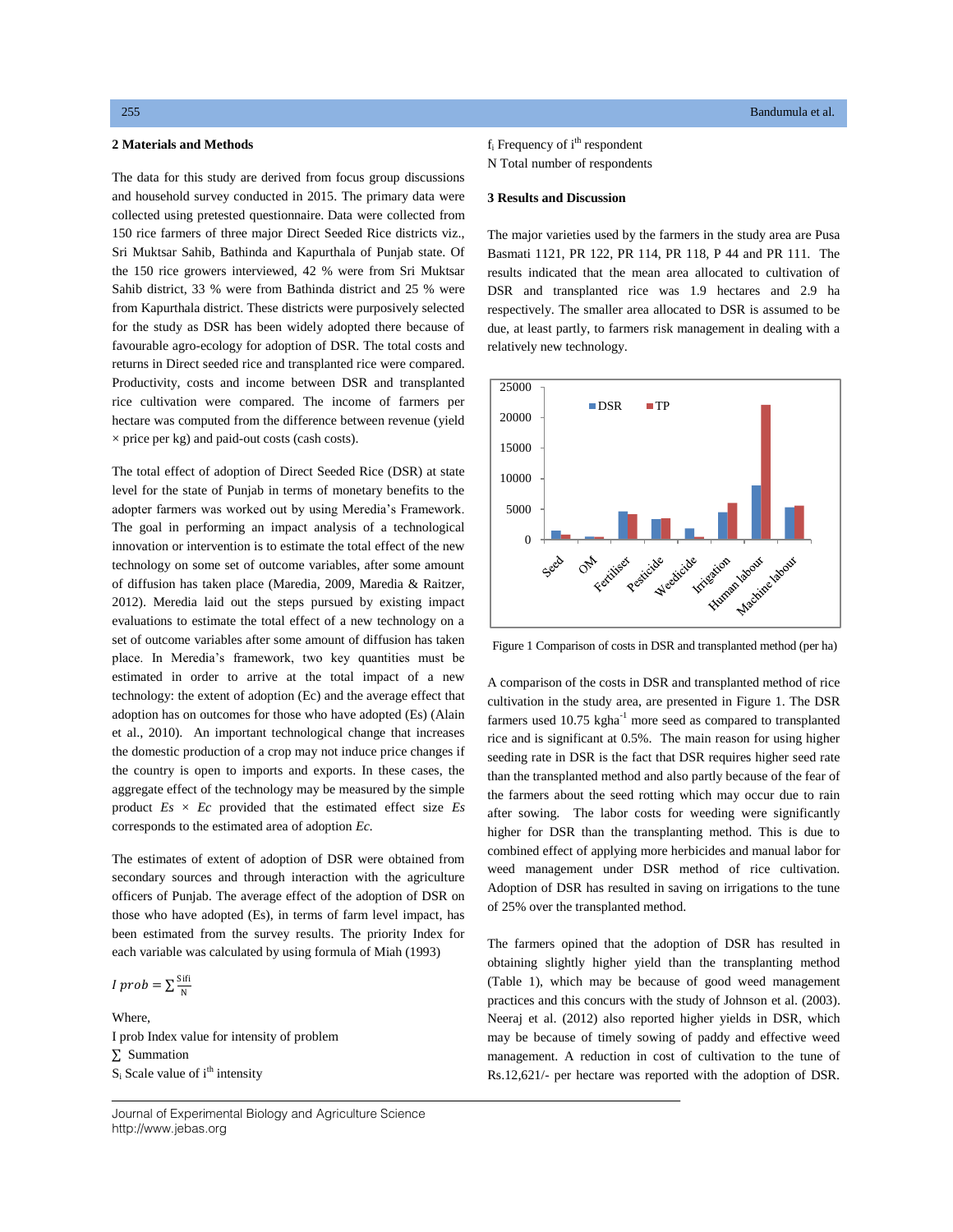## Farm level and aggregate economic impact of direct seeded rice in Punjab 256

These reduced costs were mainly due to the reduction in labour required for crop establishment with direct-seeding. Similar results were reported by Arelene et al., (2014). The net returns were Rs. 56,283/- per hectare for DSR and Rs. 41,668/- per hectare for transplanting method.

The difference in income is positive and significant indicating that the DSR farmers could earn more than the transplanting method of rice cultivation. The net returns and B:C ratio were higher in DSR because of lower cost of cultivation as compared to transplanted method of rice cultivation. Adoption of DSR has resulted in savings to the tune of Rs.14,615 per hectare in comparison to the transplanted rice. These results corroborate with the findings of Chandrasekhara et al. (2013), who reported that adoption of direct seeding in rice will reduce the labour requirement, increase the yield by 8-11% and reduce the cost of cultivation.

Farmers" perception to advantages and constraints of DSR and conventional transplanted rice were ranked by using five point scales of variables comprising most, relatively more, moderate, modest and not at all using scores of 1.00, 0.75, 0.5 and 0.25 and 0 respectively.

Rank order index showed that coping with labor shortage due to avoidance of transplanting was the strength of DSR followed by lower number of irrigations required for DSR (Table 2). Lower costs of cultivation, more wheat yields (when wheat is grown as a subsequent crop to DSR rice) and less wear and tear of the machinery used in rice cultivation were the main strengths as reported by the survey farmers. The main constraint in DSR was weed management followed by difficulty in crop establishment (Table 3). The farmers reported that fertilizer management is comparatively difficult in DSR than the transplanting method. Rat menace and crop damage due to disease and pest infestation were the other constraints in DSR as reported by the survey farmers.

# **3.1 Aggregate impact of DSR on profitability of rice farmers in Punjab**

Yield is a measure of impact but may not reveal the extent of the producer"s welfare affected by the technology. Hence farm level profits are the natural place to start when looking for immediate impacts of a technology. DSR was adopted on an area of 50,000 hectares in Punjab in the year 2015. The survey results reveal that adoption of DSR has resulted in lowering cost of cultivation of rice by Rs. 14,615 per hectare over the transplanting method (Table 1). The total impact of direct seeded rice was calculated based on the extent of adoption (Ec, 50,000 ha) and the average effect that adoption has on outcomes for those who have adopted (Es, Rs. 14,615/ha). The aggregate effect of the technology may be measured by the simple product  $Es \times Ec$  provided that the

|  |  |  |  | Table 1 Comparative Economics of DSR vs Transplanted method |  |
|--|--|--|--|-------------------------------------------------------------|--|
|--|--|--|--|-------------------------------------------------------------|--|

| Sl.No.         | Particulars                     | <b>DSR</b> | Transplanted<br>method |
|----------------|---------------------------------|------------|------------------------|
| 1              | Yield (Otl/ha)                  | 5.4        | 5.27                   |
| $\overline{c}$ | <b>Gross Returns</b><br>(Rs/ha) | 86795      | 84800                  |
| 3              | Cost of cultivation<br>(Rs/ha)  | 30511      | 43132                  |
| 4              | Net Returns (Rs./ha)            | 56283      | 41668                  |
| 5              | <b>BC</b> Ratio                 | 2.84       | 1.97                   |

#### Table 2 Merits of DSR

| Sl.No.         | Advantages                         | Index | Rank |
|----------------|------------------------------------|-------|------|
|                | Reduced labour<br>requirement      | 0.86  |      |
| $\overline{c}$ | Lower number of<br>irrigations     | 0.72  |      |
| 3              | Reduced cost of<br>cultivation     | 0.67  | Ш    |
|                | Less wear and tear of<br>machinery | 0.42  | IV   |
| 5              | More wheat yields                  | 0.33  |      |

Table 3 Constraints in adoption of DSR

| Sl.No. | Constraints                            | Index | Rank |
|--------|----------------------------------------|-------|------|
| 1      | Weed Management                        | 0.92  |      |
| 2      | Poor crop<br>establishment             | 0.84  | Н    |
| 3      | Difficulty in Fertiliser<br>management | 0.76  | Ш    |
| 4      | Problem of voluntary<br>plants         | 0.52  | ΙV   |
| 5      | Pest and disease<br>incidence          | 0.48  |      |

estimated effect size *Es* corresponds to the estimated area of adoption *Ec.* The aggregate monetary benefits in terms of additional net returns by adoption of DSR in Punjab is estimated to the tune of Rs.730,750,000 for the year 2015.

#### **Conclusion**

The results showed that the adoption of DSR has reduced the cost of cultivation by 29 per cent on an average. The farmers who adopted DSR received higher profits in comparison with the conventional transplanted rice cultivation, because of reduced labour costs for crop establishment and also higher yields obtained in DSR. Also, adoption of DSR has allowed an earlier